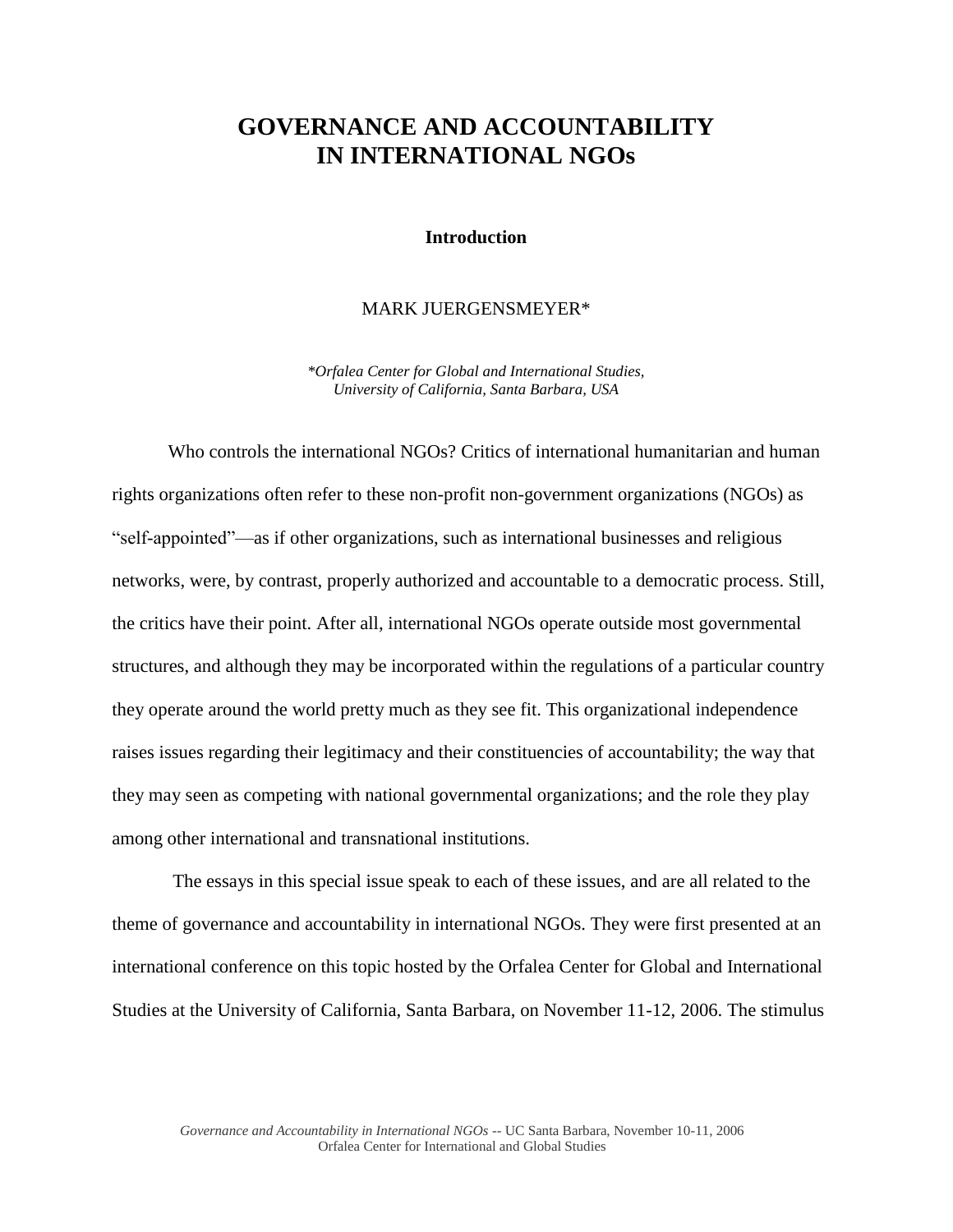for the topic was an idea originated by the Global History Initiative led by Bruce Mazlish of MIT and Akira Iriye of Harvard, both of whom participated in the conference. Several other participants, including Helmut Anheier and Marlies Glasius, were associated with the Center for Global Governance at the London School of Economics, which took a keen interest in the topic. Following the conference the papers were revised and honed in response to the discussion at Santa Barbara. The essays selected for this issue look at the issue of governance and accountability from several perspectives.

Richard Falk's essay deals with one of the broadest issues in the relationship of international NGOs to national authorities—the role of international NGOs in justifying humanitarian intervention across national boundaries. This is a topic explored in a different way in the essay by Krishan Kumar, which examines the context of these organizations within an emerging global civil society that provides both legitimization and a network of support for international NGOs.

Another important perspective on the role of international NGOs is the relationship—in some cases a rivalry—between agencies of national governments and transnational humanitarian organizations operating within national locales. The essay in this issue by George Thomas, Nalini Chhetri and Khaleel Hussaini raises the issue of the legitimacy of international NGO operations within the context of South Asia.

Yet another perspective is the role that international NGOs play within the global political and organizational arena. The essay by Marlies Glasius focuses on the International Criminal Court, and raises the question of whether NGO involvement makes international decision-making more democratic. Walden Bello's commentary deals specifically with the role of international NGOs in the World Social Forum and the Globalist Project. A common theme